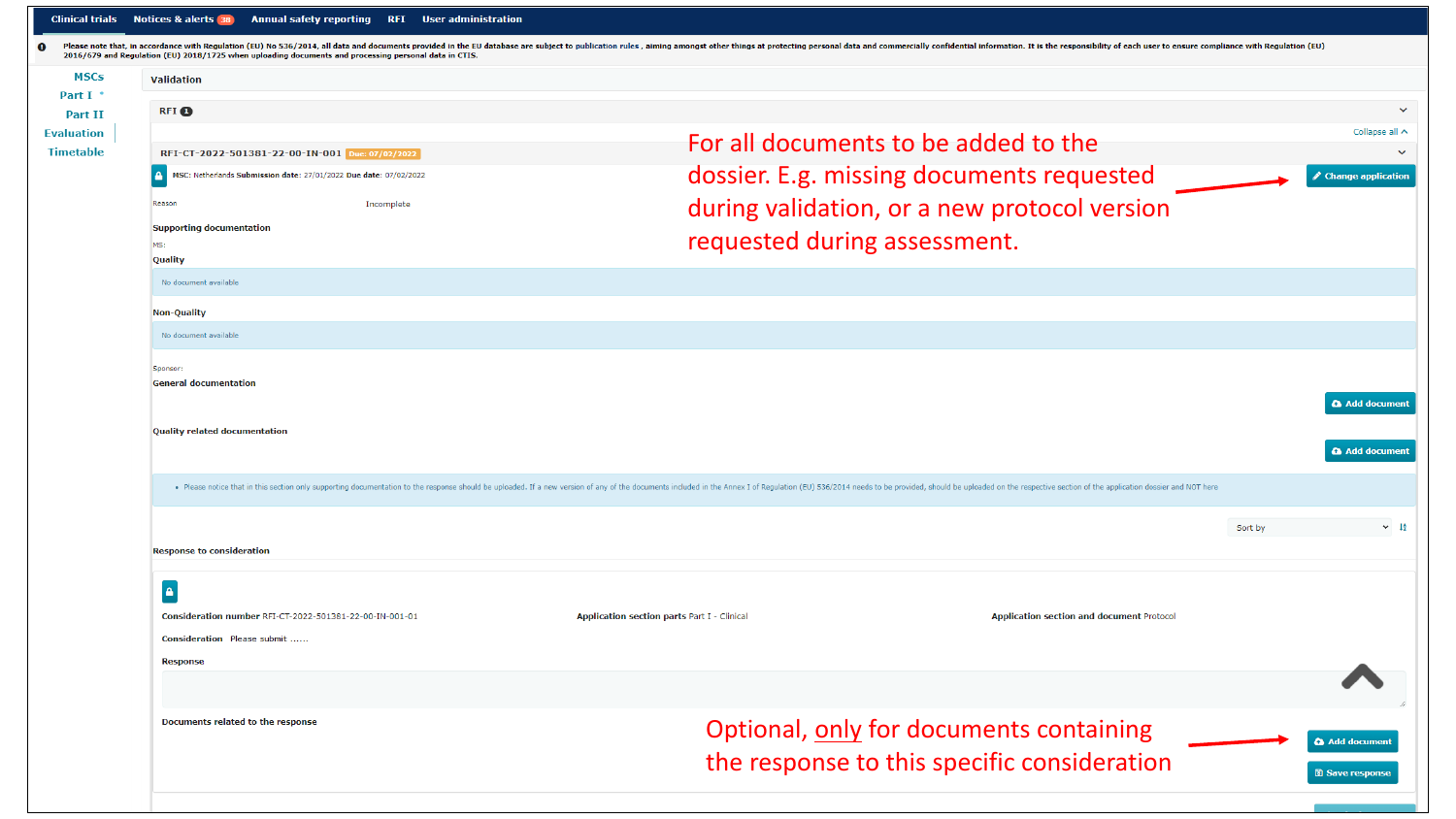Clicking 'Change application' and confirming it, leads you back to the dossier, where documents can be added similar to the initial submission. Click the lock and navigate to the right location.

|                                                                                                                                                                                        |                                                         | $\vee$ Check                                                                                                          | <b>O</b> Withdraw<br><b>圖 Save</b> |
|----------------------------------------------------------------------------------------------------------------------------------------------------------------------------------------|---------------------------------------------------------|-----------------------------------------------------------------------------------------------------------------------|------------------------------------|
| <b>Trial specific information (Part I)</b>                                                                                                                                             |                                                         |                                                                                                                       |                                    |
| <b>Trial details</b>                                                                                                                                                                   |                                                         |                                                                                                                       |                                    |
| <b>Trial identifiers</b>                                                                                                                                                               | Update: to upload a new version of an existing          |                                                                                                                       |                                    |
| <b>Trial information</b>                                                                                                                                                               | document, e.g. protocol v2 with changes requested by    |                                                                                                                       |                                    |
| <b>Protocol information</b>                                                                                                                                                            | the MS. You are asked to enter a version number and     |                                                                                                                       | $\checkmark$                       |
| Clinical trial protocol                                                                                                                                                                | date, but the document title in CTIS cannot be changed! |                                                                                                                       |                                    |
| <b>Protocol</b><br>English · Protocol (for publication) · System version 1.00<br>Submission date 27/01/2022<br>$\cdot$ Version 1 $\cdot$ 27/01/2022<br><b>Synopsis of the protocol</b> |                                                         |                                                                                                                       |                                    |
| Protocol-synopsis-laypersons-ENG と<br>English $\cdot$ Synopsis of the protocol (for publication) $\cdot$ System version 1.00                                                           |                                                         | Add document: to upload completely new<br>documents, e.g. missing documents<br>requested by the MS during validation. | Add document                       |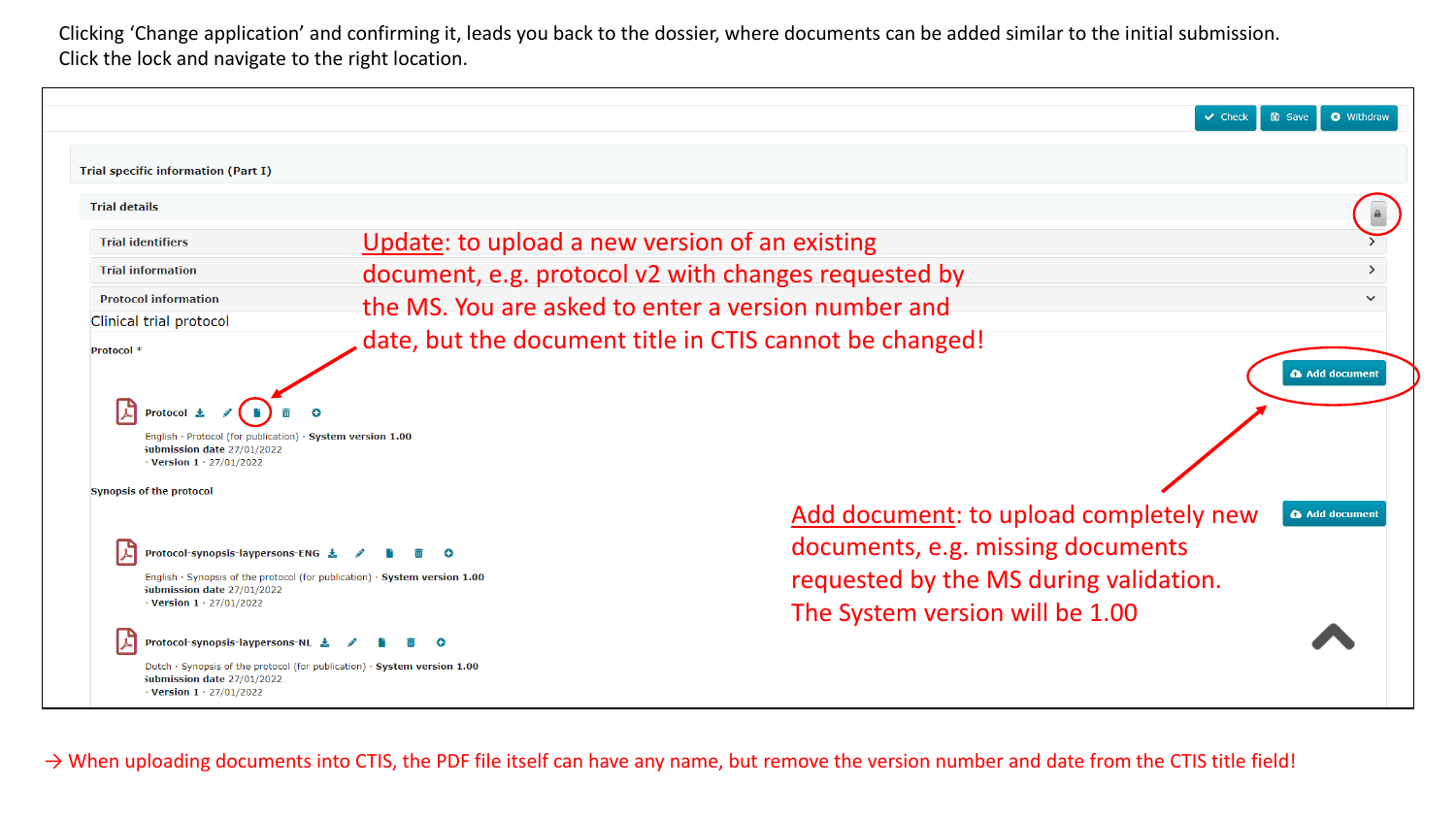Uploading a new version of an existing document using the Update-button, creates System Version 2.00